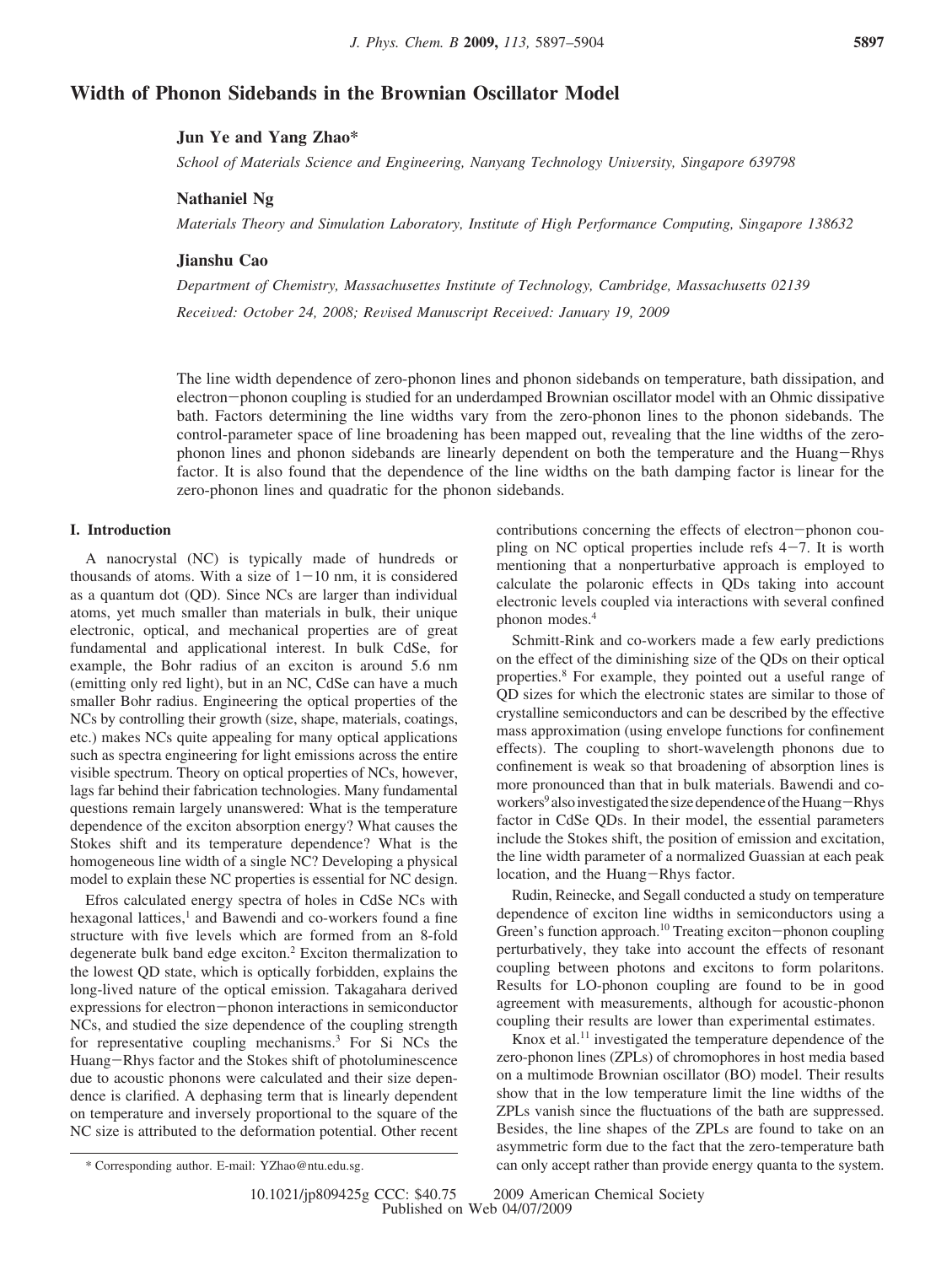The variation of the line widths is found to be strongly dependent on the precise form of the spectral density according to their analysis of the systems in sub-Ohmic dissipative baths. Dependence of the spectra line shapes on different parameters have also been carried out in their paper. Results show that the widths and the intensities of the phonon sidebands are determined by the temperature, the Huang-Rhys factor, and the coefficient of bath damping. However, only low temperature cases with a Huang-Rhys factor of 1.8 were investigated in their work.

Jang, Cao, and Silbey<sup>12</sup> examined the temperature dependence of the ZPLs and the overall absorption line shape based on a model which describes a two-level chromophore linearly coupled to a bath of harmonic oscillators on the basis of an accurate approximation of a hyperbolic cotangent function [the dissipative two-level system (TLS)]. Their expressions of the line shape functions are applicable to arbitrary temperature and can be extended to a general spectral density. The widths of the ZPLs in the strong-coupling limit depend linearly on temperature. In the weak-coupling limit, features such as asymmetric line shape appear for low temperatures. The effects of decay lifetimes, nonlinear system-bath couplings, and anharmonic bath modes on the line shape broadening are not considered in their model.

In this paper, we use the BO model as a starting point to map out the control-parameter space of the line widths for the ZPLs and the phonon sidebands with the phonon occupation number equal up to 2. Detailed discussions and comparisons between our results and what has been previously obtained by other authors are provided. The paper is organized as follows: In section II the Brownian oscillator model is introduced, and its connection to the Huang-Rhys theory is discussed. In section III we calculate the line widths of the ZPLs and the phonon sidebands using the BO model, and results are compared with those from other studies. Conclusions are given in section IV.

### **II. The Brownian Oscillator Model**

To treat the phonon broadening effect and examine various factors that influence the widths of phonon sidebands, we employ a simplified form of the BO model.<sup>13-17</sup> The BO model introduces dissipation effects that are omnipresent in solids into a harmonic oscillator system by coupling the system oscillators linearly to bath modes with a continuous spectrum. In such a model system, there is a two-electronic-level system with some primary nuclear coordinates coupled linearly to it and to the harmonic bath. The primary phonons can be those of the host medium or pseudolocalized modes associated with the guest atoms or molecules. The Hamiltonian of the system $13,14$  is given by

$$
H = |g\rangle H_g \langle g| + |e\rangle H_e \langle e| + H'
$$
 (1)

where

$$
H_g = \sum_j \left[ \frac{p_j^2}{2m_j} + \frac{1}{2} m_j \omega_j^2 q_j^2 \right] \tag{2}
$$

$$
H_e = \hbar \omega_{eg}^0 + \sum_j \left[ \frac{p_j^2}{2m_j} + \frac{1}{2} m_j \omega_j^2 (q_j + d_j)^2 \right] \tag{3}
$$

$$
H' = \sum_{n} \left[ \frac{P_n^2}{2m_n} + \frac{1}{2} m_n \omega_n^2 \left( Q_n - \sum_j \frac{c_{nj} q_j}{m_n \omega_n^2} \right)^2 \right] \tag{4}
$$

Here  $p_i$  ( $P_n$ ),  $q_i$  ( $Q_n$ ),  $m_i$  ( $m_n$ ), and  $\omega_i$  ( $\omega_n$ ) are the momentum, the coordinate, the mass, and the angular frequency of the *j*th (*n*th) nuclear mode of the primary (bath) oscillators, respectively. *dj* represents the displacement for the *j*th nuclear mode in the excited electronic state.  $\hbar \omega_{eg}^0$  is the energy separation of the purely electronic levels. *H*′ describes the bath modes and their coupling to the primary oscillators with a coupling strength *cnj*. The cross terms in  $q_iQ_n$  are responsible for damping.<sup>11</sup> An energy gap coordinate operator *U* is defined as

$$
U = H_e - H_g - \hbar \omega_{eg}^0 \tag{5}
$$

The linear absorption spectrum and the relaxed photoluminescence spectrum can be computed by truncating the cumulant expansion of the spectral response function at second order. To derive the expression of the absorption or photoluminescence line shape, we first get a correlation function for the *j*th mode from the parameters of the Hamiltonian as

$$
C_j(t) = -\frac{1}{2\hbar^2} [\langle U(t) U(0)\rho_g \rangle - \langle U(0) U(t)\rho_g \rangle] \tag{6}
$$

where  $U(t)$  is the operator  $U$  in the interaction representation and  $\rho_g$  is the equilibrium ground-state vibrational density matrix:

$$
\rho_g = \frac{|g\rangle\langle g| \exp(-\beta \hat{H}_g)}{\text{Tr}[\exp(-\beta \hat{H}_g)]}
$$
(7)

with  $\beta = 1/k_B T$ . The Fourier transform of the correlation<br>function  $C(t)$  has an imaginary part known as the spectral function  $C_i(t)$  has an imaginary part known as the spectral density:

$$
\tilde{C}_{j}^{"}(\omega) = \frac{2\lambda_{j}\omega_{j}^{2}\omega\gamma_{j}(\omega)}{\omega^{2}\gamma_{j}^{2}(\omega) + [\omega_{j}^{2} + \omega\Sigma_{j}(\omega) - \omega^{2}]^{2}}
$$
(8)

Here  $2\lambda_i$  is the *j*th-mode contribution to the Stokes shift

$$
2\lambda_j = \frac{m_j \omega_j^2 d_j^2}{\hbar} \tag{9}
$$

One can alternatively write  $\lambda_i = S_i \hbar \omega_i$ , where  $S_i$  is the wellknown dimensionless Huang-Rhys factor characterizing the strength of electron-LO-phonon interactions.<sup>18</sup>  $\gamma_j(\omega)$  is the spectral distribution function describing the coupling between the primary oscillator and the secondary bath oscillators:

$$
\gamma_j(\omega) = \frac{\pi}{m_j} \sum_n \frac{{c_{nj}}^2}{2m_n \omega_n^2} [\delta(\omega - \omega_n) + \delta(\omega + \omega_n)] \tag{10}
$$

 $\Sigma_i(\omega)$  is the real part of the self-energy related to the spectral distribution function by the Kramers-Kronig relations<sup>19</sup>

and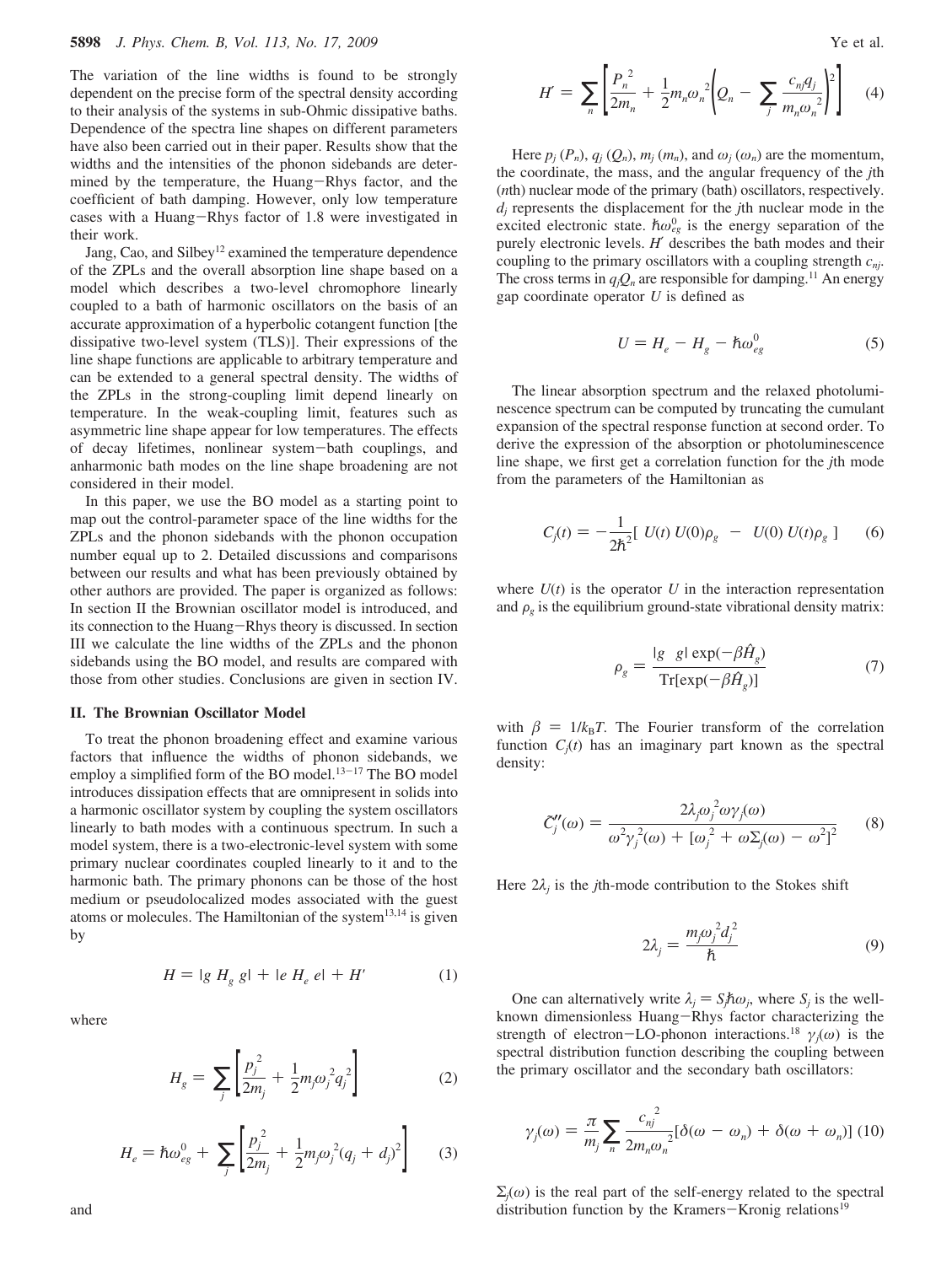$$
\Sigma_j(\omega) = -\frac{1}{\pi} \mathscr{D} \mathscr{D} \int_{-\infty}^{\infty} d\omega' \frac{\gamma_j(\omega')}{\omega' - \omega} \tag{11}
$$

where *PP* stands for the Cauchy principal part of the integral.

In the present study, we adopt a simple form of the BO model in which only a single primary oscillator with frequency *ω<sup>l</sup>* (for example, the LO phonons) is considered and its coupling strength with the bath modes is assumed to be a constant (i.e.,  $\gamma_i(\omega)$  = constant, called the Markovian or Ohmic limit) to compute PL spectra. Our study of non-Markovian baths with a Drude damping kernel reveals that even for a cutoff frequency that is only comparable to the primary phonon frequency, the non-Markovian spectra are similar in shape to the Markovian ones. This is specially true for the underdamped case, which was the case under investigation here. For this simple constant damping case, the spectral density function reads $14$ 

$$
\widetilde{C}'(\omega) = \frac{2\lambda_l \omega_l^2 \omega \gamma_l}{\omega^2 \gamma_l^2 + (\omega_l^2 - \omega^2)^2}
$$
(12)

where the real part of the self-energy,  $\Sigma_l(\omega)$ , is set to zero.

The spectral response function  $g(t)$  can be expressed in terms of the frequency-domain correlation function *C*′′(*ω*)

$$
g(t) = -\frac{1}{2\pi} \int_{-\infty}^{\infty} d\omega \frac{C''(\omega)}{\omega^2} [1 + \cot(\beta \hbar \omega/2)] (e^{-i\omega t} + i\omega t - 1) \quad (13)
$$

The absorption line shape can be then obtained from the spectral response function *g*(*t*):

$$
\sigma_{\text{abs}}(\omega) = \frac{1}{\pi} \text{Re} \int_0^\infty \exp[i(\omega - \omega_{eg}^0 - \lambda)t - g(t)] dt
$$
 (14)

## **III. Width of Phonon Sidebands**

The control parameters used for the width study are *S*, *T*, and *<sup>γ</sup>* (listed in Table 1). The dimensionless Huang-Rhys factor *S*, an indicator of the coupling strength between the electronic and nuclear degrees of freedom, ranges from  $S =$ 0.5 (weak coupling) to  $S = 2.25$  (strong coupling). The temperature ranges from 25 to 100 K (or from 1.7 to 8.6 meV). The BO model with an Ohmic bath in our study is underdamped, i.e.,  $\gamma$  (30–120 cm<sup>-1</sup>) is much less than the primary phonon frequency  $\omega_{\text{LO}} = 600 \text{ cm}^{-1} (73.7 \text{ meV})$  Only primary phonon frequency  $\omega_{\text{LO}} = 600 \text{ cm}^{-1}$  (73.7 meV). Only for low temperatures ( $T \ll \omega_{\text{LO}}$ ) and weak bath dissipation  $(\gamma \ll \omega_{\text{LO}})$  are the phonon sidebands well-resolved, so that their line widths can be studied.

Three series of representative absorption spectra demonstrating dependence of the line shapes on the control parameters *S*, *T*, and *γ* are shown in Figures 1, 2 and 3, respectively. Since this work focuses primarily on the line widths, the full width at half-maximum (fwhm) is used to illustrate the effects of *S*, *T*, and  $\gamma$  on the spectra obtained by the BO model (cf. insets of Figures  $1-3$ ). The line shape as well the line width shows interesting dependence on the control parameters; detailed discussions for each control parameter will be carried out in later sections. The effects of each control parameter on the ZPL line shape are also compared in Figure 4. The control parameters have different effects on the ZPL line shape. From Figure 4a, *S* has a very significant effect on the line shape change of the

**TABLE 1: Data Set of the Three Control Parameters for Line Width Studies***<sup>a</sup>*

| $T(K)$ 25 50 75 100                               |  |  |  |  |
|---------------------------------------------------|--|--|--|--|
| $\gamma$ (cm <sup>-1</sup> ) 30 60 90 120 150 180 |  |  |  |  |
| S 0.5 0.75 1.0 1.25 1.5 1.75 2.0 2.25             |  |  |  |  |

<sup>*a*</sup> The primary oscillator frequency  $\omega_{\text{LO}} = 600 \text{ cm}^{-1}$  in all cases.



**Figure 1.** Effect of *S* on BO spectra. The damping factor and temperature for the spectra are held fixed, where  $\gamma = 60 \text{ cm}^{-1}$  and *T* ) 100 K. The inset is the fwhm vs *<sup>S</sup>* plot for various peaks.



**Figure 2.** Effect of *T* on BO spectra. The damping factor and the Huang-Rhys factor for the spectra are kept fixed, where  $\gamma = 60 \text{ cm}^{-1}$ and  $S = 1.5$ . The inset is the fwhm vs *T* plot for various peaks.

ZPL as it increases from 0.5 (weak coupling) to 2.0 (strong coupling), as shown in Figure 4b,c. *T* and *γ* can reduce the intensities of the ZPLs; however, the overall effects of *T* and *γ* on the line shape of ZPL are not as great compared to those of *S*.

**A. Effect of Huang**-**Rhys Factor.** As shown in Figure 1, the Huang-Rhys factor *<sup>S</sup>* has a dominant effect on the overall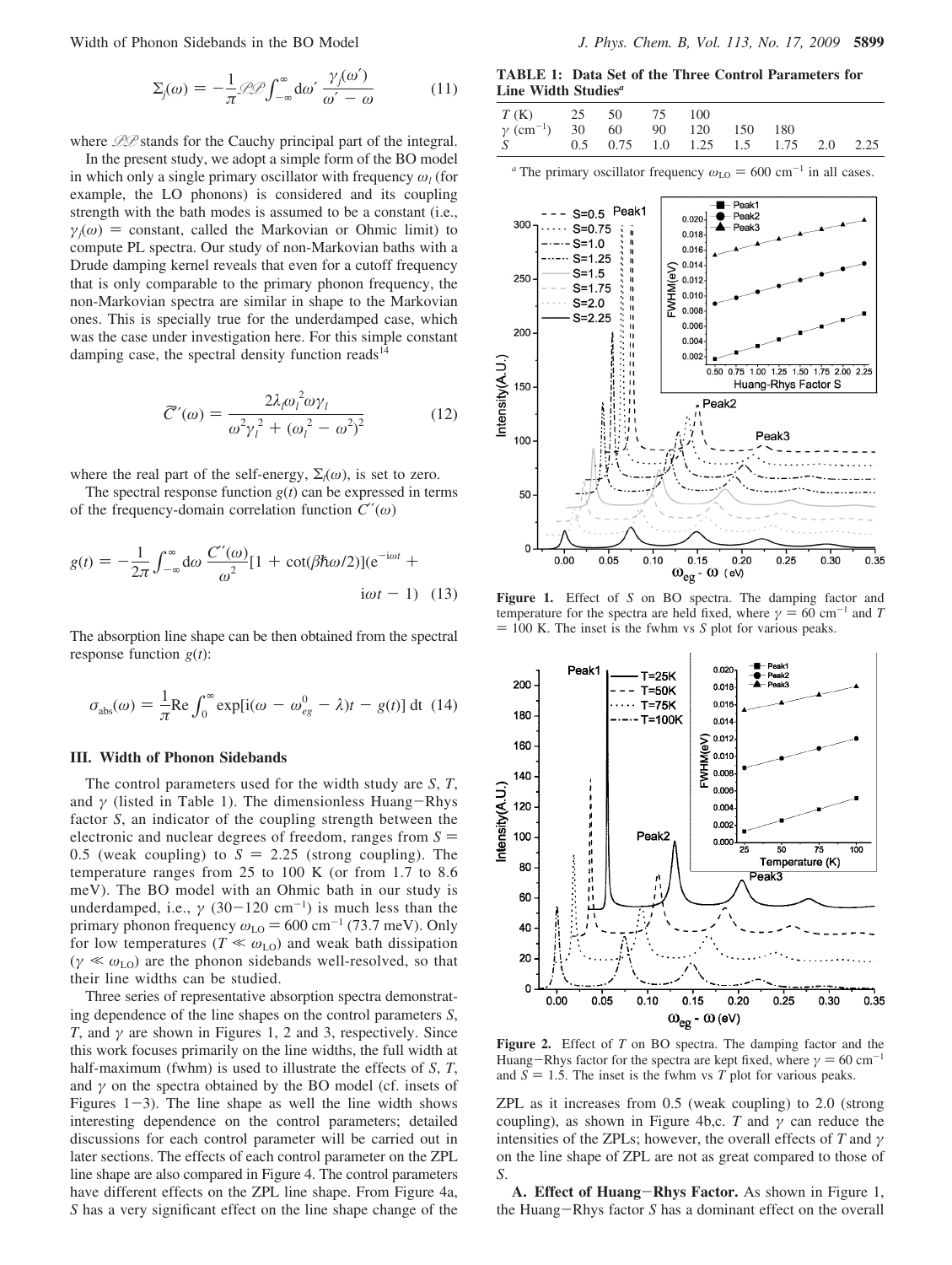

**Figure 3.** Effect of  $\gamma$  on BO spectra. The temperature and the Huang-Rhys factor *<sup>S</sup>* are 50 K and 1.5, respectively, for each *<sup>γ</sup>* value. The inset is the fwhm vs  $\gamma$  plot for various peaks.

line shape. Without the coupling to the bath phonons, the Huang-Rhys theory<sup>18</sup> gives a Poisson distribution for phonon side peaks in the absorption spectrum at zero temperature:

$$
\sigma_{\text{abs}}(\omega) = \exp(-S_j) \sum_{n=0}^{\infty} \frac{S_j^n}{n!} \delta(\omega - \omega_{eg} - n\omega_j) \quad (15)
$$

*S* here is the intensity ratio between the first and zero phonon lines, and can also be identified with the average number of phonons emitted. For larger *S*, the Poisson distribution morphs into a Gaussian centered at *S*. Upon broadening due to bath dissipation and thermal effects, the well-resolved phonon peaks will acquire widths that increase with phonon occupation number *n*. The width of the individual phonon peak also increases with the temperature, linearly if the bath is Markovian.<sup>11</sup> For small *S*, the ZPL in the absorption spectra tends to a delta function centered at  $\omega = \omega_{eg}$ . If *S* increases, the highest peak among the entire spectral line shape will shift from the ZPL to the one representing the largest number of phonons; this phenomenon is consistent with the Huang-Rhys theory.<sup>18</sup>

The line width is also found to increase linearly with the Huang-Rhys factor *<sup>S</sup>* (cf. inset of Figure 1). Due to the Heisenberg principle, the natural line width is inversely proportional to the excited-state lifetime of the chromophore without interacting with the environment. The line width will increase if the chromophore is interacting with a host medium such as the Markovian bath in the BO model. The interaction of the chromophore with the dissipative bath described by *T* and  $\gamma$  can reduce the excited-state lifetime. This will lead to the broadening of the ZPLs and phonon sidebands. For a given set of *γ* and *T*, the excited-state lifetime decreases further as *S* increases. This results in further broadening of the ZPLs and phonon sidebands.

Results from fitting the line width data of the ZPLs  $(n = 0)$  and the phonon sidebands  $(n = 1$  and 2) using straight lines are shown in Table 2. The slopes of the fitting lines tend to decrease slightly with increasing *n*. Due to the





Figure 4. Line shape of the ZPLs from (a) Figure 1, (b) Figure 2, and (c) Figure 3. The control parameters are as follows: (a)  $S = 0.5 - 2.0$ (interval = 0.5),  $\gamma = 60 \text{ cm}^{-1}$ ,  $T = 100 \text{ K}$ . The ZPLs with  $S = 0.75$ , 1.25, 1.25 and 2.25 are omitted for clarity (b)  $T = 25-100 \text{ K}$  (interval) 1.25, 1.75, and 2.25 are omitted for clarity. (b)  $T = 25-100$  K (interval  $=$  25 K),  $\gamma$  = 60 cm<sup>-1</sup> and *S* = 1.5. (c)  $\gamma$  = 30-120 cm<sup>-1</sup> (interval = 30 cm<sup>-1</sup>),  $T = 50$  K and  $S = 1.5$ . The ZPLs with  $\gamma = 150$  and 180 cm<sup>-1</sup> are omitted for clarity  $cm^{-1}$  are omitted for clarity.

|  | TABLE 2: Linear Fitting Results for the Inset of Figure 1 <sup>a</sup> |  |  |  |
|--|------------------------------------------------------------------------|--|--|--|
|--|------------------------------------------------------------------------|--|--|--|

| peaks | intercept $(eV)$      | error                 | slope $(eV)$ | error                 |
|-------|-----------------------|-----------------------|--------------|-----------------------|
|       | $1.44 \times 10^{-5}$ | $5.98 \times 10^{-6}$ | 0.00342      | $4.01 \times 10^{-6}$ |
|       | 0.00751               | $3.16 \times 10^{-5}$ | 0.00303      | $2.12 \times 10^{-5}$ |
|       | 0.014.13              | $5.0 \times 10^{-5}$  | 0.002.62     | $4.03 \times 10^{-5}$ |

<sup>*a*</sup> The control parameters for Figure 1 are  $S = 0.5-2.25$  (interval 0.25)  $\nu = 60 \text{ cm}^{-1}$  and  $T = 100 \text{ K}$  $= 0.25$ ),  $\gamma = 60$  cm<sup>-1</sup>, and  $T = 100$  K.

exponential factor in eq 15, the intensities of the peaks tend to decline with increasing *S*. For larger *S*, an increase in number of visible peaks is observed. Such an effect can be understood as a result of the shift of the center-of-mass of the overall line shape to higher energy due to stronger electron-phonon coupling. Another important phenomenon to be noted is that the line shape of the ZPLs tends to become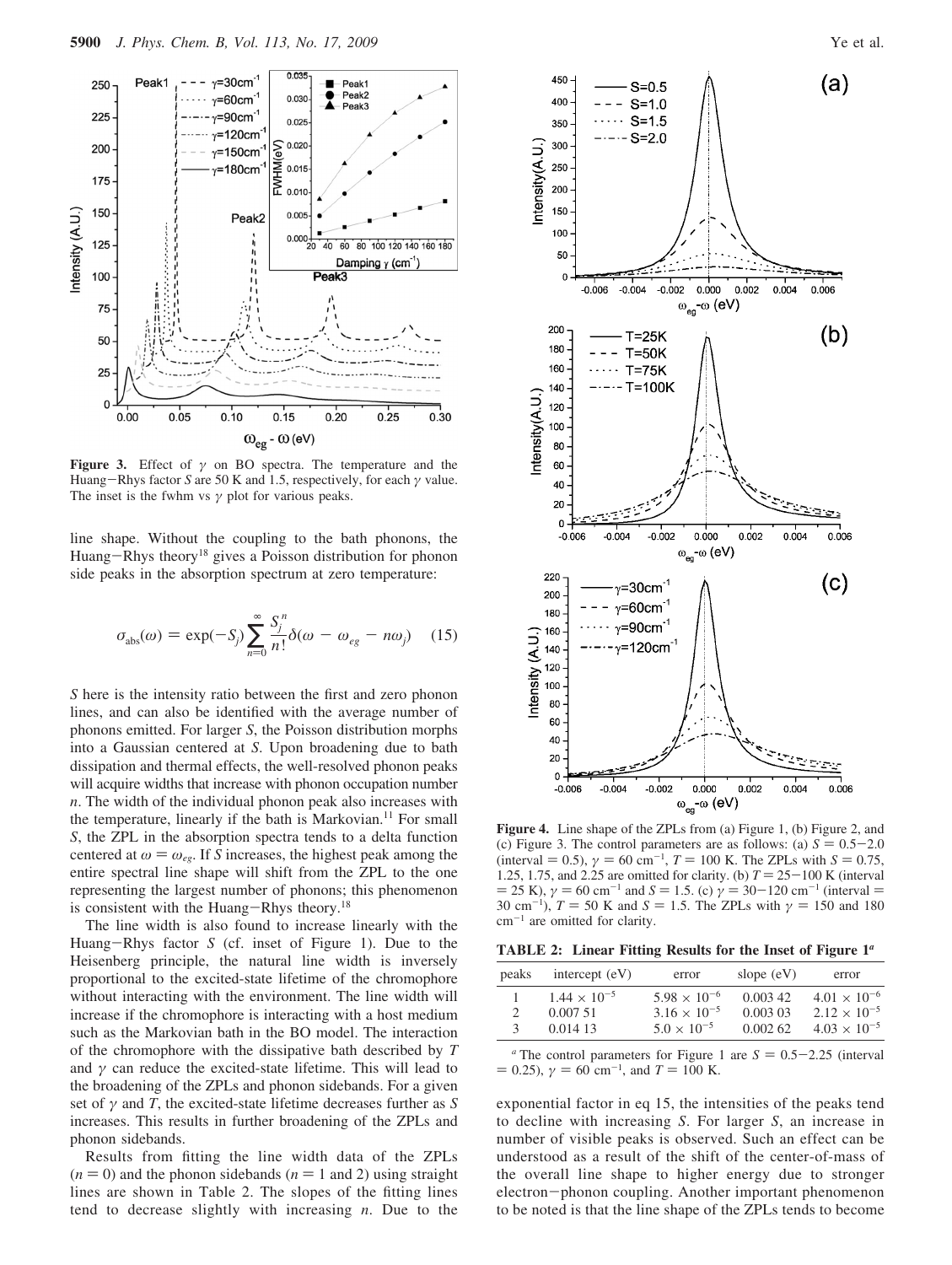**TABLE 3: Linear Fitting Results for the Inset of Figure 2***<sup>a</sup>*

| peaks | intercept $(eV)$      | error                 | slope $(eV/K)$        | error                 |
|-------|-----------------------|-----------------------|-----------------------|-----------------------|
| 3     | $2.92 \times 10^{-5}$ | $3.56 \times 10^{-8}$ | $5.12 \times 10^{-5}$ | $5.2 \times 10^{-8}$  |
|       | 0.00754               | $1.86 \times 10^{-5}$ | $4.53 \times 10^{-5}$ | $2.72 \times 10^{-7}$ |
|       | 0.01442               | $4.61 \times 10^{-5}$ | $3.68 \times 10^{-5}$ | $6.73 \times 10^{-7}$ |

<sup>*a*</sup> The control parameters are  $T = 25-100$  K (interval = 25 K), *S*  $= 1.5$ , and  $\gamma = 60$  cm<sup>-1</sup>.

more asymmetric with increasing *S* (cf. Figure 4a). However, The dimensionless *S* cannot solely determine the line width of the ZPLs and the phonon sidebands. The effects of *T* and *γ* must be taken into account.

**B. Effects of Temperature.** As demonstrated in Figure 2, temperature has a less significant effect on both the line shape and the line width when compared to *S*. For the case of  $S =$ 1.5 and  $\gamma = 60 \text{ cm}^{-1}$ , there are five visible peaks in the spectra regardless of the temperature. Although increasing T from 25 regardless of the temperature. Although increasing *T* from 25 to 100 K tends to broaden the peaks and reduce their intensities, the number of the visible phonon sideband peaks does not change. The thermal effect is more related to the excitation of the dissipative bath modes; thus the temperature only has a moderate effect to the spectra unless the temperature is high  $(k_B T \gg \hbar \omega_{LO})$  enough. Therefore, at higher temperatures, more bath modes will be excited; the dissipation rate will be increased accordingly, resulting in a broadening effect on the ZPLs and phonon sidebands. It is also worthwhile to note that the ZPL line shape at lower temperature (25 K) shows asymmetry, a feature that becomes less obvious with increasing temperature (cf. Figure 4b).

Knox et al.<sup>11</sup> showed that the line width of the  $n = 0$  (ZPL) and  $n = 1$  peaks can change linearly with the temperature for the Ohmic baths, and the ZPL line width approaches zero in the low temperature limit. This linear dependence is confirmed here. In addition to the first two peaks with  $n =$ 0 and 1, we find that the linear dependence of the line width on *T* can be extended to the third peak (cf. Figure 2) with *n*  $=$  2. This feature should not be an exception, since under the Ohmic damping, the system composed of two electronic degrees of freedom and one primary oscillator is linearly coupled to the bath. Thus, for all thermal occupation numbers of the primary oscillator, the linear dependence of the line width on temperature should be valid.<sup>11</sup> In addition, the feature of the linear dependence of the line width on temperature for peaks 2 and 3 is in good agreement with results of Xu et al.20 for GaN. However, one notable feature in the BO model is that the line width of the phonon sidebands for  $n = 2$  is greater than that for  $n = 1$ , which differs from what was obtained by Xu et al.

The line width depends monotonically on *n* when all control parameters are fixed. In the other words, the broadening effect due to the presence of the bath will be enhanced with increasing *n*. Table 3 shows the slope change of the line width as a function of temperature for  $n = 0$  (ZPLs), 1, and 2. It is observed that, as *n* increases, the slope decreases.

**C. Effect of Bath Damping.** The damping factor *γ* is found to have strong influences on the line shapes and the line widths of the calculated spectra. As shown in Figure 3, increasing *γ* can reduce the intensities of the peaks while broadening the line widths of the spectra. However, it is important to note that only for the ZPLs are the line widths linearly dependent on *γ*. With increasing *n*, the line width dependence on  $\gamma$  takes on a quadratic component. Then the data points of the line widths as a function of  $\gamma$  in the inset of Figure 3 can be fitted using a polynomial of *γ* up to second order (cf. Table 4). If *n* increases, the feature in the inset of Figure 3 becomes obvious; this is due to a large increase of |*b*| (the coefficient of the  $\gamma^2$  term) relative to |*a*| (the coefficient of the *γ* term). However, *γ* has

**TABLE 4: Fitting Results for the Inset of Figure 3***<sup>a</sup>*

| $5 \times 10^{-6}$ 0.34 $9 \times 10^{-4}$ 1.34<br>$3 \times 10^{-5}$<br>$4 \times 10^{-5}$ 1.48 0.006<br>$-3 \times 10^{-4}$<br>$-14.79$ 0.24 |      |
|------------------------------------------------------------------------------------------------------------------------------------------------|------|
|                                                                                                                                                | 0.04 |
|                                                                                                                                                |      |
| $-2.4 \times 10^{-4}$ $2 \times 10^{-4}$ 2.59 0.04<br>$-49.9$                                                                                  | 1.5  |

*a* The fitting function is  $y = d_0 + ax + bx^2$ . The *y*-axis is the line dth and the *x*-axis is  $\gamma$ . The unit for  $\gamma$  is converted from cm<sup>-1</sup> to width and the *x*-axis is  $\gamma$ . The unit for  $\gamma$  is converted from cm<sup>-1</sup> to eV. The units for the fitting parameters  $d_0$ ,  $a$ , and  $b$  are eV, eV · cm, and eV $\cdot$ cm<sup>2</sup>, respectively. The control parameters for Figure 3 are *γ* = 30–180 cm<sup>-1</sup> (interval = 30 cm<sup>-1</sup>) S = 1.5 and T = 50 K  $= 30-180 \text{ cm}^{-1}$  (interval  $= 30 \text{ cm}^{-1}$ ),  $S = 1.5$ , and  $T = 50 \text{ K}$ .



**Figure 5.** ZPL line width dependence on CdSe quantum-dot size fitted with a straight line, where the information for the ZPL line width is obtained from the band-edge absorption spectra. The line width data are taken from Table 1 of ref 9.



**Figure 6.** Line width dependence on *S*, *T*, and  $\gamma$  for peak 1 (ZPL, *n*  $= 0$ ) represented by a series of isothermal surfaces. The magnitude of the temperature is shown by the gray scale of the fonts and the lines; the darker the fonts and the lines, the higher the temperature.

almost no effect on the asymmetry of the ZPL line shape (cf. Figure 4c). This asymmetric feature of the ZPL line shape can be eliminated only at very high temperature ( $k_B T \gg \hbar \omega_{\text{LO}}$ ) for *γ*  $\gg$   $ω$ <sub>LO</sub>.<sup>13</sup><br>Norris et

Norris et al.<sup>9</sup> investigated the size dependence of the exciton fine structures in the CdSe quantum dots by fitting the emission and absorption curves with a large number of parameters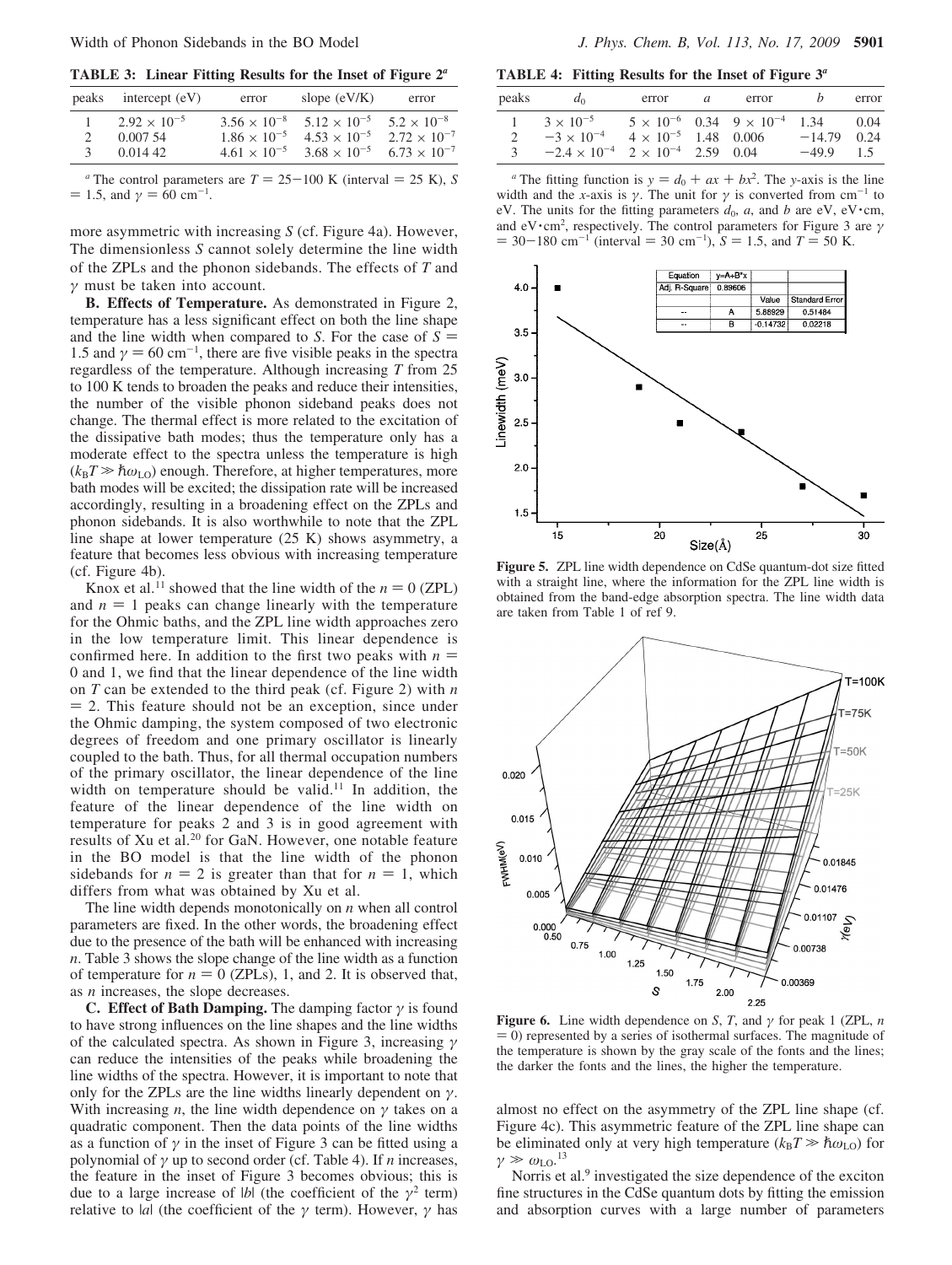

**Figure 7.** Line width dependence on *S*, *T*, and  $\gamma$  for peak 2 (*n* = 1) represented by a series of isothermal surfaces. The magnitude of the temperature is shown by the gray scale of the fonts and the lines; the dark the fonts and the lines, the higher the temperature.

including a width parameter for the ZPL and each phonon sideband. Their results show that the line width decreases with increasing quantum-dot size. This feature is prominent for the ZPLs when *S* is close to 0.5 or weaker. Figure 5 shows widths of the ZPLs from ref 9 as a function of quantum-dot size fitted with a straight line. Note that *S* are lower than 0.5 for the chosen data. As shown in Figure 5, the line width linearly decreases with increasing dot size. Cerrulo et al.<sup>21</sup> found that the damping is proportional to 1/*R* (where *R* is the radius of the quantum dots), which indicates that smaller quantum dots will have a higher damping. In our model, the line widths of the ZPLs depend linearly on  $\gamma$  for weak-coupling cases (e.g.,  $S = 0.5$ ), which is in agreement with those of Cerrullo et  $al$ <sup>21</sup> and Norris et al.<sup>9</sup>

Jang, Cao, and Silbey12 defined a real positive number *m* that was related to different spatial dimensions in the deformation potential model, $22$  and reported a reduction in temperature dependence of the line width with increasing *m*. For the weakcoupling limit, the spectral features show critical dependence on *m*. Specifically, the dependence of the ZPL line width on temperature vanishes when  $m = 3$  since the ZPL line shape function has the form of a delta function for the weak-coupling  $(S \ll 1)$  limit. In their work, the ZPL line width  $W_m(D_n)$  is used in ref 12), a function of *m*, is related to the temperature via a polynomial of  $\theta$  (1/ $\theta = k_B T/\hbar \omega_c$ ) in the strong-coupling limit  $(S \gg 1)$ 

$$
W_m^2(\theta) = 1 + \frac{2}{(1+\theta)^{m+1}} + \frac{2}{(1+2\theta)^{m+1}} + \frac{2}{m\theta(1+5\theta/2)^m}
$$
 (16)

The widths show monotonic crossover from the zero temperature limit to the high temperature asymptotic behavior,  $[2k_B T/(n\hbar)]^{1/2}$ . The width is linearly dependent on temperature at the crossover region, while the approach to the high temperature limit is faster for smaller *m*. For *S* > 1 the linear dependence of the line width on temperature in our model is in agreement with Jang et al. if *m* in their model is set to 1.



**Figure 8.** Line width dependence on *S*, *T*, and  $\gamma$  for peak 3 (*n* = 2) represented by a series of isothermal surfaces. The magnitude of the temperature is shown by the gray scale of the fonts and the lines; the dark the fonts and the lines, the higher the temperature.

According to Jang et al., the spectral density can be written as

$$
J_m(\omega) = \frac{\alpha_m}{m!} \frac{\omega^m}{\omega_c^{m-1}} e^{-\omega/\omega_c}
$$
 (17)

where  $\alpha_m$  is a dimensionless constant determining the strength of the coupling, and  $\omega_c$  is the cutoff frequency dictating the spectral width of the bath. If  $m = 1$ , eq 17 is reduced to

$$
J(\omega) = \alpha \omega e^{-\omega/\omega_c} \tag{18}
$$

According to Leggett et al.,<sup>23</sup> this expression of the spectral density is the Ohmic dissipative bath, and for  $m > 1$  (<1), eq 17 represents a super-Ohmic (sub-Ohmic) bath. Thus the agreement between our result (*S* > 1) and that of Jang et al. (*m*  $=$  1) is expected since both cases are Ohmic baths. For both the dissipative TLS model and the BO model, the spectral density is defined as

$$
J(\omega) \equiv \frac{\pi}{2} \sum_{n} \frac{c_n^2}{M_n \omega_n} \delta(\omega - \omega_n)
$$
 (19)

where  $M_n$  and  $\omega_n$  describe the mass and the frequency of the *n*th bath oscillator, respectively, and  $c_n$  is the coupling strength between the *n*th bath phonon mode and the primary oscillator. In the continuum limit, the Fourier transform of the retarded memory-friction kernel is<sup>24</sup>

$$
\tilde{\gamma}(\omega) = \lim_{\epsilon \to 0^+} \frac{-i\omega}{M} \frac{2}{\pi} \int_0^\infty d\omega' \frac{J(\omega')}{\omega' \omega'^2 - \omega^2 - i\epsilon \operatorname{sgn}(\omega)} \tag{20}
$$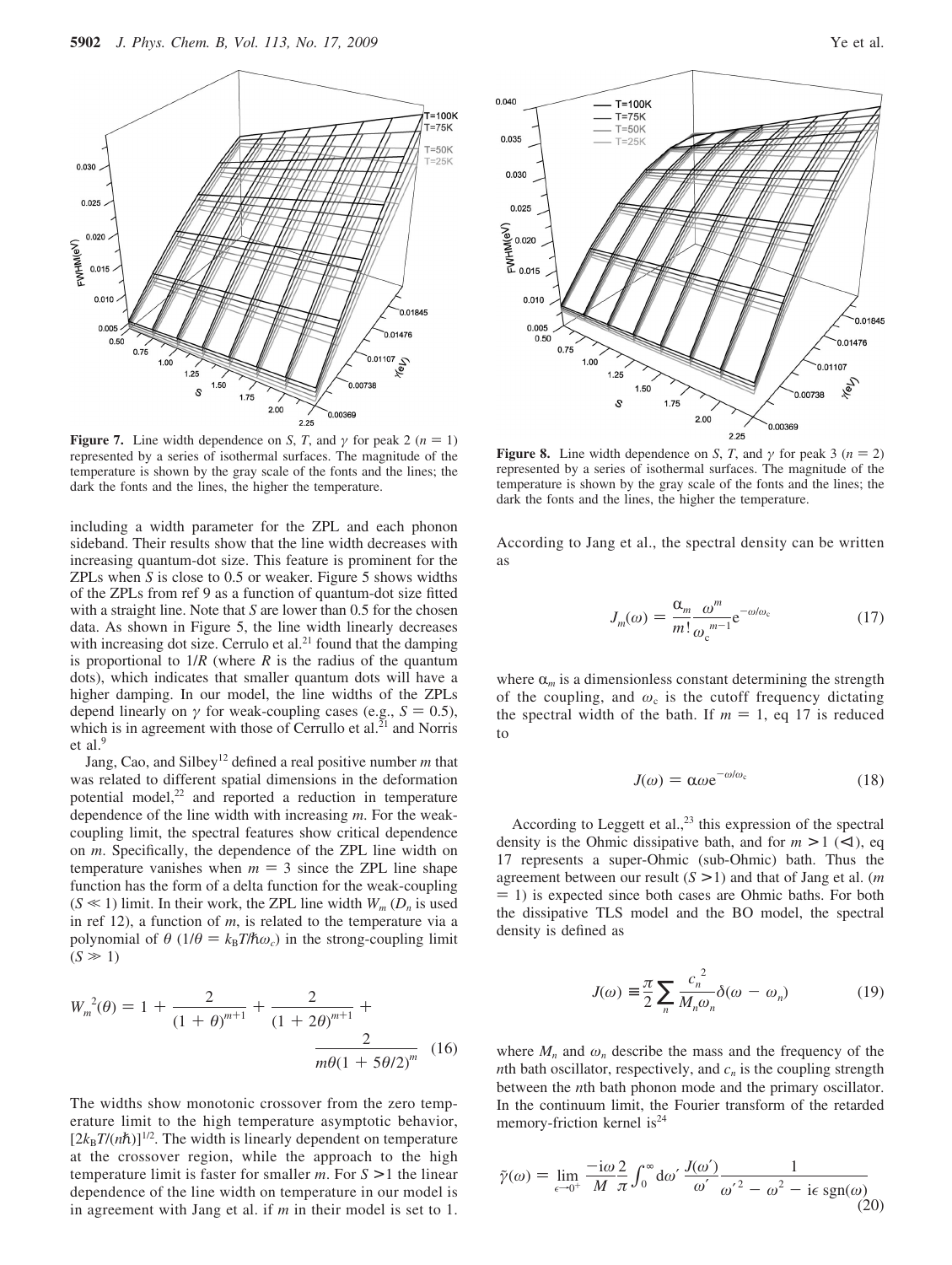

**Figure 9.** Fitting parameters for eq 23 shown as cumulative bars for peaks 1  $(n = 0)$ , 2  $(n = 1)$ , and 3  $(n = 2)$ . The width of the bars is 20 in the figures for clarity, and the *x*-axes are all temperatures. The fitting parameter *b* is divided by 1000 due to the small value of  $\gamma^2$ .

where  $\epsilon$  is an infinitesimal real number. In this limit, the function  $\tilde{\gamma}(\omega)$  requires a smooth real part

$$
\tilde{\gamma}'(\omega) = J(\omega)/M\omega \tag{21}
$$

where *M* is the mass of the primary oscillator. In the Ohmic limit the damping of the bath does not depend on the frequency (i.e.,  $\tilde{\gamma}'(\omega) = \gamma$ ); the spectral density then has the following form:

$$
J(\omega) = M\gamma \omega \tag{22}
$$

Thus the two different spectral densities described by eq 18 and eq 22 are identical for  $\omega \ll \omega_c$  in eq 18. In general, one needs to carry out a transformation between the BO model and the dissipative TLS model.

**D. Combined Effect of Control Parameters.** The discussions above provide a picture on how the line width of the phonon sidebands depends on the control parameters: *S*, *T*, and *γ*. As shown in Figures  $1-3$ , the widths are found to increase with increasing *n*. The dependence of the widths on *S*, *T*, and

*γ* also changes with *n*. For larger *n*, the influence on line widths from *S* or *T* becomes less significant compared to *γ*.

In order to map out the parameter space for the BO line widths, a thorough study has been carried out for the dependence of the line width of the ZPLs  $(n = 0)$  and phonon sidebands  $(n \cdot n)$  $= 1, 2$ ) on *S* and  $\gamma$  at fixed *T*. The line width information is taken from the absorption spectra calculated by eq 14. Results are displayed in Figures 6, 7, and 8 for  $n = 0, 1$ , and 2, respectively. From Figures  $6-8$ , it is found that the line widths of  $n = 0$ , 1, and 2 peaks depend strongly on  $\gamma$  and *S* for a given temperature *T*. The isothermal plots of the ZPL  $(n = 0)$ line widths as a function of *S* and *γ* are shown in Figure 6. As *T* increases, the isothermal surfaces of the line widths tend to rise accordingly. For  $n = 0$ , the temperature is identified as the dominant parameter in determining the line widths. It is also very interesting to note that, in Figure 6, the weak-coupling line widths (e.g.,  $S = 0.5$ ) have a weaker temperature dependence compared to the strong-coupling ones (e.g.,  $S = 2.25$ ). Figures 7 and 8 display similar isothermal surfaces for  $n = 1$ and  $n = 2$  peaks, respectively. The major difference between Figures 6 and 7 is the decrease of the intersurface distances in Figure 7. Therefore, the effect of *T* on the line width of the  $n = 1$  peak becomes less dominant compared to the ZPL. In